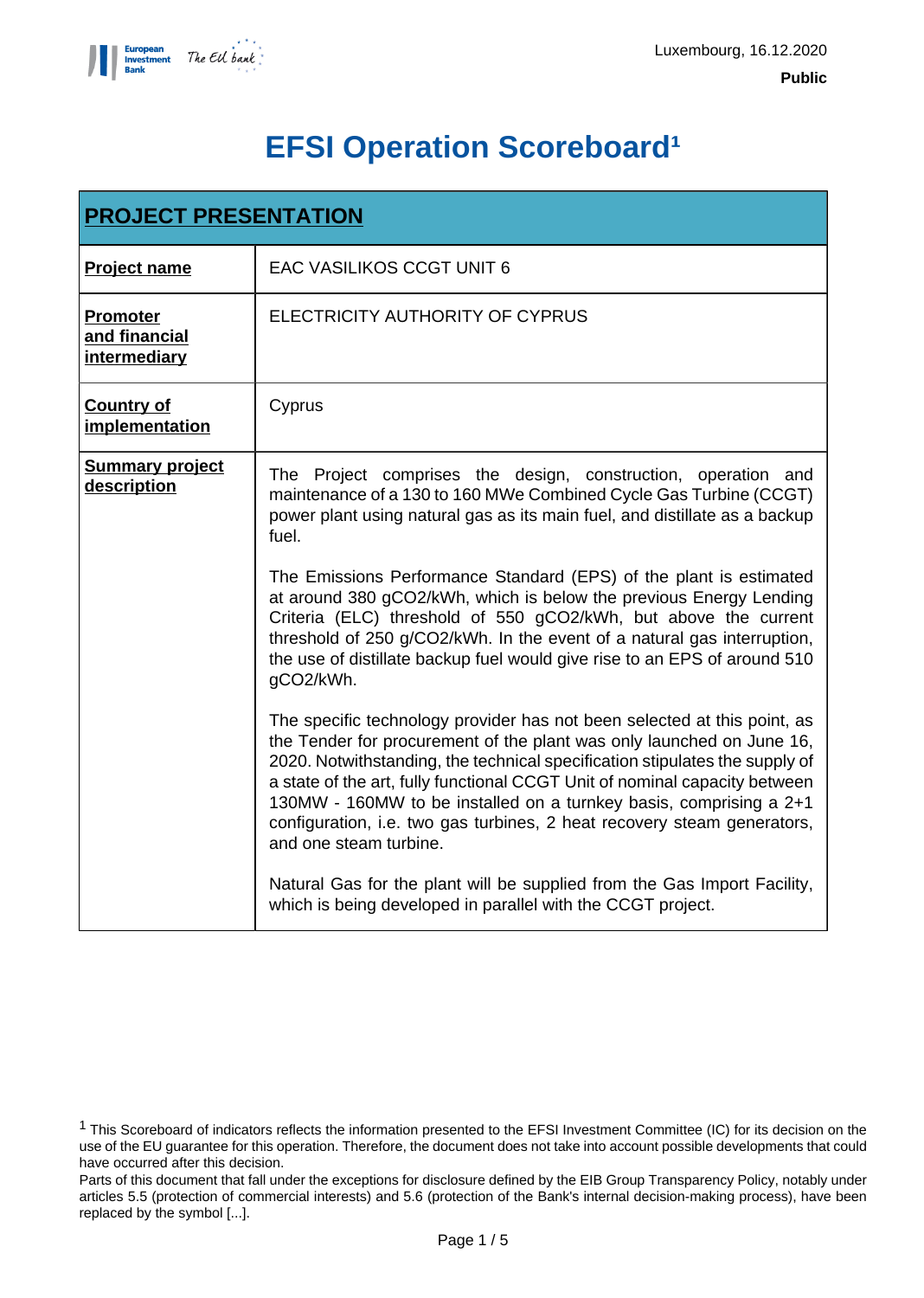

# **PROJECT PILLAR ASSESSMENT**

# **Pillar 1**

| <b>Contribution to EU policy</b>                                                      |         |  |
|---------------------------------------------------------------------------------------|---------|--|
| <b>Cross-cutting objectives</b>                                                       |         |  |
| EIB Cohesion Priority Regions / Economic and Social Cohesion                          | 100.00% |  |
| <b>EFSI</b>                                                                           |         |  |
| Contribution to EFSI                                                                  | 100.00% |  |
| EFSI: Development of the energy sector in accordance with the Energy Union priorities |         |  |
| Other development of the energy sector in accordance with the Energy Union priorities |         |  |

## **Pillar 2**

| <b>Quality and soundness of the project</b> |             |  |
|---------------------------------------------|-------------|--|
| 1. Growth                                   | <b>Line</b> |  |
| 2. Promoter capabilities                    | $\cdots$    |  |
| 3. Sustainability                           | $\cdots$    |  |
| 4. Employment                               | $\cdots$    |  |

This pillar evaluates the quality and soundness of the operation. This pillar is composed of up to four indicators, as relevant, among which:

(i) "Growth" i.e. for example and where relevant the economic rate of return ('ERR'), which considers the project's socioeconomic costs and benefits, including its spillover effects;

(ii) "Promoter capabilities" i.e. the capacity of the promoter/intermediary to implement the project and create the expected impact at the [final] beneficiary level;

(iii) "Sustainability" i.e. environmental and social sustainability?;

(iv) "Employment" i.e. the project's direct employment effect;

(v) "Increasing access to finance and improving financing conditions including for final beneficiaries".

# **Pillar 3**

| EIB Technical and financial contribution to the project |          |  |
|---------------------------------------------------------|----------|--|
| 1. Financial contribution                               | Ŀ.       |  |
| 2. Financial facilitation                               | $\cdots$ |  |
| 3. Advice                                               |          |  |

This pillar measures the EIB's particular contribution to the project and its financing scheme in the form of financial and non-financial benefits which go beyond what commercial players would normally be able to offer. This dimension of value added is assessed through up to three indicators:

(i) "Financial Contribution" i.e. improving the counterpart's funding terms compared to market sources of finance (interest rate reduction and/or longer lending tenor);

(ii) "Financial Facilitation" i.e. helping to attract private financiers (for example through positive signaling effects), promoting synergies in co-financing with other public sources of funds including National Promotional Banks or EU financial instruments;

(iii) "Technical Contribution and Advice" i.e. providing advice with a view to optimizing the financing package (financial structuring), or technical advisory services in the form of expert input / knowledge transfer - provided in-house by the EIB or in the form of assignments to external consultants - to facilitate the preparation or implementation of a project.

<sup>2</sup> For additional information on the EIB's assessment of the project's environmental and social aspects, please refer to the project's Environmental and Social Data Sheet (ESDS) published on the EIB website.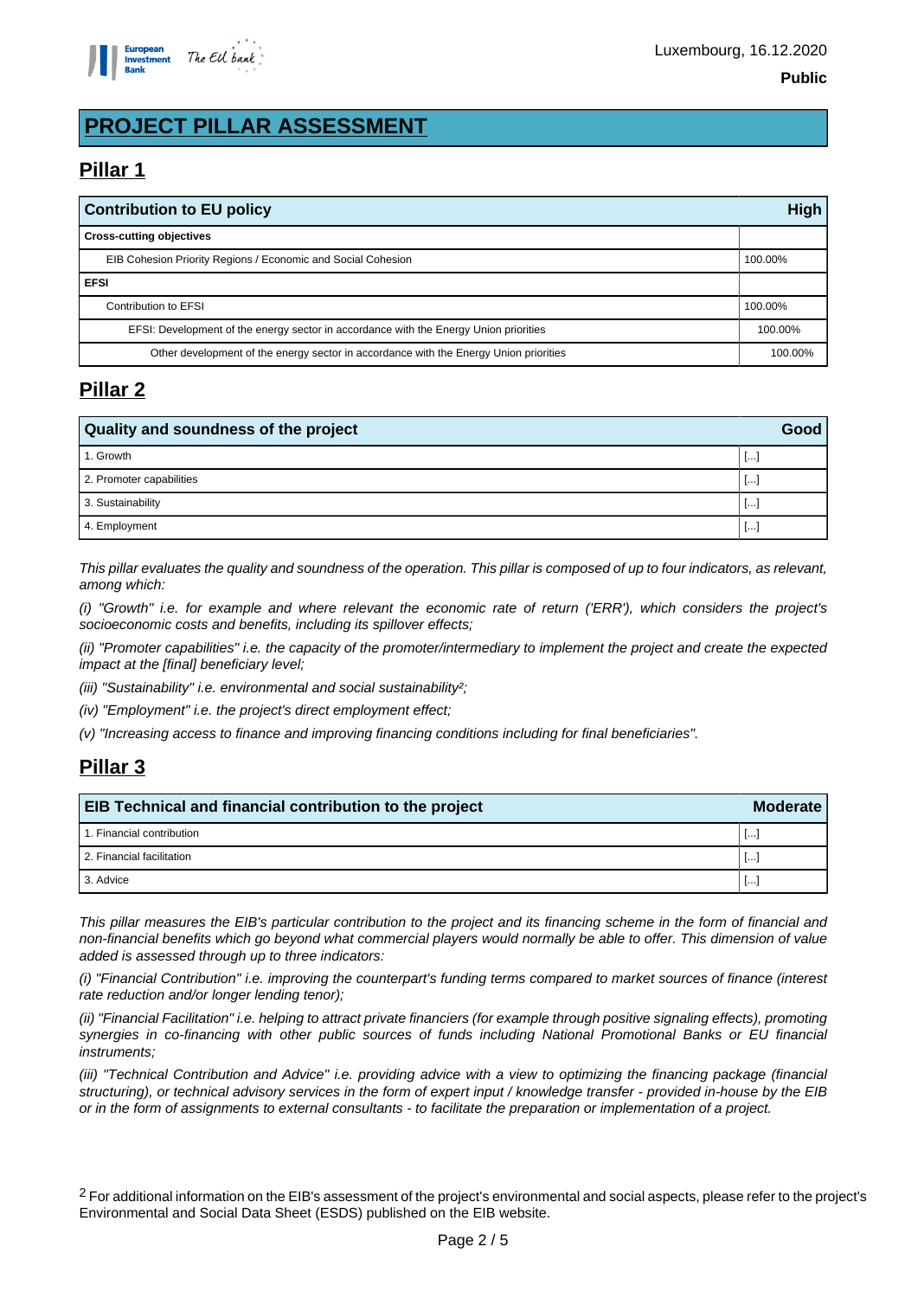

## **Pillar 4 - Complementary indicators**

### **Additionality**

In line with the EFSI objective of development of the energy sector in accordance with the EU priorities and namely the development and modernization of energy infrastructure, the financing of a new-generation gas turbine in Cyprus will support the shift of the country to a greener source for energy generation. The operation will also contribute to the Union priorities on convergence and social cohesion, helping reduce regional disparities by supporting investment.

Conventional power generation projects, such as the proposed project, contribute towards increasing security of supply by reducing the risk of blackouts. Security of supply can be considered as a public good. The Project allows as well for the reduction of carbon externalities by facilitating switching to a less carbon-intense fuel. The operation will address a suboptimal investment situation linked to the unavailability of long-term financing in the Cyprus market for strategic, capital-intensive projects with a long economic life.

The project will fall under the EIB Special Activities category, in particular taking into account that the envisaged long-term financing will be proposed on unsecured basis, at a time when the promoter is facing COVID-19 economic effects and the local energy market's liberalisation. As such, the EIB would not be able to provide financing on given terms during the period in which the EU guarantee can be used, or not to the same extent, without EFSI.

The financing provided by the EIB is expected to provide a quality stamp on the project given the significant investment amount and the terms associated with it, which demonstrates the confidence in the promoter's strategy and the importance of such investment for a progressive transition of Cyprus towards cleaner energy sources, securing the country's energy supply. Similar projects in the future may therefore benefit from private financing, which to date was not readily available in the market for such type of projects.

This is the first EIB financing under EFSI for security of energy supply investments in Cyprus.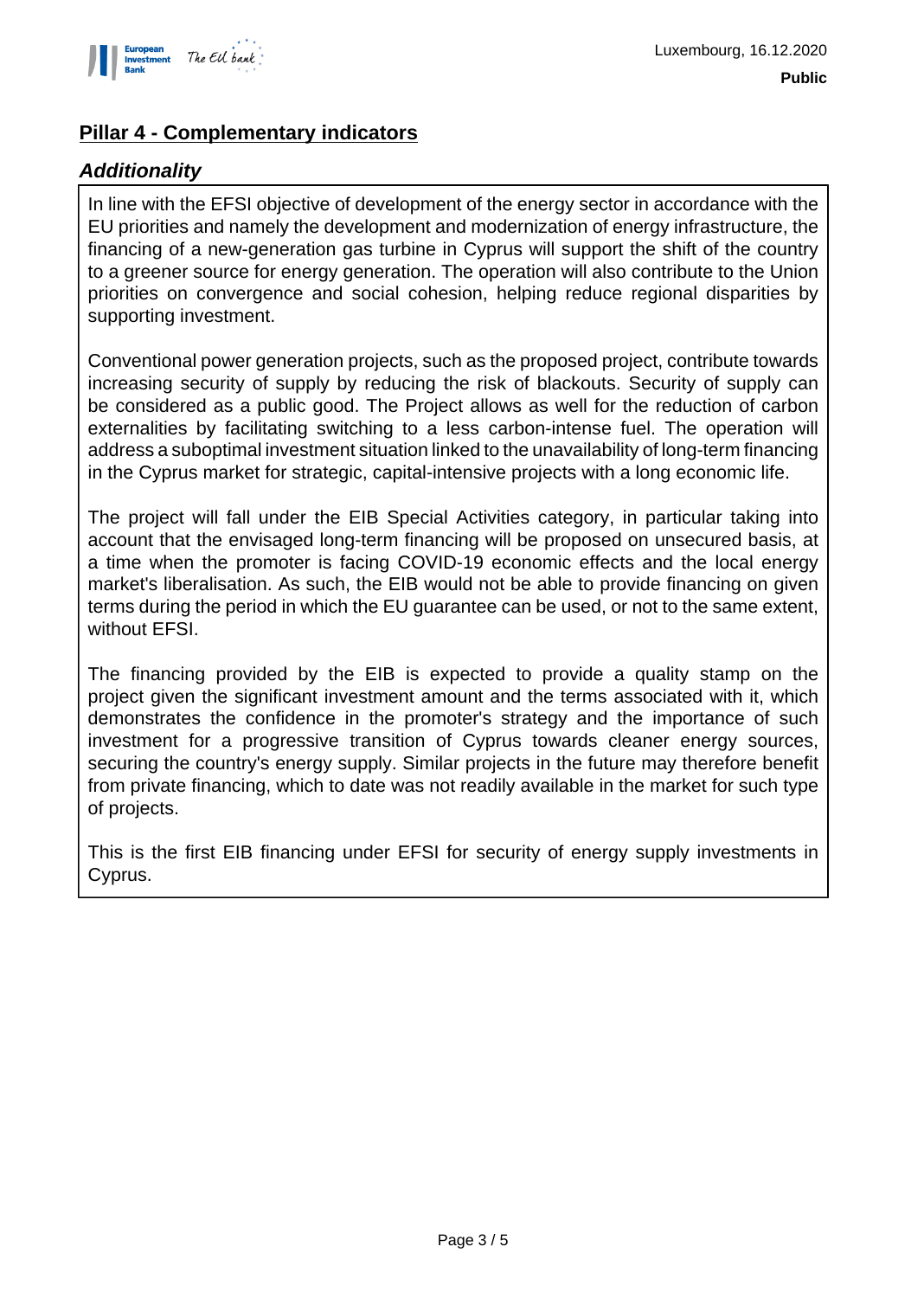#### **Set of indicators related to the macroeconomic environment**

#### **Cyprus - Economic environment**

#### **Economic Performance**

|                                                                                  | CY<br>2018 | <b>EU</b><br>2018 | US<br>2018 | CY<br>2001-2007 |
|----------------------------------------------------------------------------------|------------|-------------------|------------|-----------------|
| GDP per capita (EUR, PPS)                                                        | 26,504.30  | 30,935.11         | 43,569.11  | 27,246.26       |
| GDP growth (%)                                                                   | 3.88       | 1.97              | 2.86       | 4.28            |
| Potential GDP growth (%)                                                         | 1.91       | 1.60              | 2.24       | 3.65            |
| Output gap (% of potential GDP)                                                  | 2.77       | 0.62              | 0.74       | 3.34            |
| Unemployment Rate (%)                                                            | 7.50       | 6.60              | 3.90       | 4.36            |
| Unemployment Rate (%) - Y/Y change (% points)                                    | $-2.90$    | $-0.60$           | $-0.20$    | $-0.11$         |
| Bank-interest rates to non-financial corporations (%)                            | 3.40       | 1.26              | --         |                 |
| Bank-interest rates to non-financial corporations (%) - Y/Y<br>change (% points) | $-0.11$    | $-0.06$           | --         |                 |
| Investment rate (GFCF as % of GDP) - Total                                       | 19.41      | 20.54             | 20.84      | 21.86           |
| Investment rate (GFCF as % of GDP) - Public                                      | 5.52       | 2.86              | 3.31       | 3.55            |
| Investment rate (GFCF as % of GDP) - Private                                     | 13.89      | 17.68             | 17.53      | 18.31           |

#### **Energy**

|                                                                                               | 2014  | 2015  | 2016  | 2017 | EU (latest<br>available) |
|-----------------------------------------------------------------------------------------------|-------|-------|-------|------|--------------------------|
| Energy consumption from renewables (%)                                                        | 8.93  | 9.38  | 9.34  | 9.85 | 17.53                    |
| Energy consumption from renewables - distance to EU 2020<br>target $(\%)$                     | 4.07  | 3.62  | 3.66  | 3.15 | 2.47                     |
| Energy dependence (%)                                                                         | 93.40 |       | --    |      | 53.50                    |
| Primary energy consumption (consumption in 2005 = 100)                                        | 89.40 | 91.20 | 97.50 | --   | 90.00                    |
| Energy intensity of the Economy (kg of oil equivalent per 1<br>000 EUR)                       | --    | $-$   | --    | --   | 141.83                   |
| Primary energy consumption (Million Tonnes of Oil<br>Equivalent)                              | 2.20  | 2.20  | 2.40  | --   | 1,542.70                 |
| Primary energy consumption (Million Tonnes of Oil<br>Equivalent) - distance to EU 2020 target | 0.00  | 0.00  | 0.20  | --   | 59.70                    |

#### **General Sector Indicators**

|                                                                                              | 2014 | 2015 | 2016 | 2017 | EU (latest<br>available) |
|----------------------------------------------------------------------------------------------|------|------|------|------|--------------------------|
| Value added in Electricity, gas, steam and air conditioning<br>supply (% of total VA)        | 1.48 | 1.68 | 1.64 | 1.83 | 1.82                     |
| Employment in Electricity, gas, steam and air conditioning<br>supply (% of total employment) | 0.41 | 0.38 | 0.35 | 0.34 | 0.54                     |

- Country average for "GDP per capita (EUR, PPS)" is calculated in real terms

- EU value for "Bank-interest rates to non-financial cooperations" corresponds to Euro Area average; Country average is the simple average between 2003 and 2007

- The EU value is displayed as the value in the year that corresponds to the latest value of the indicator in a particular country